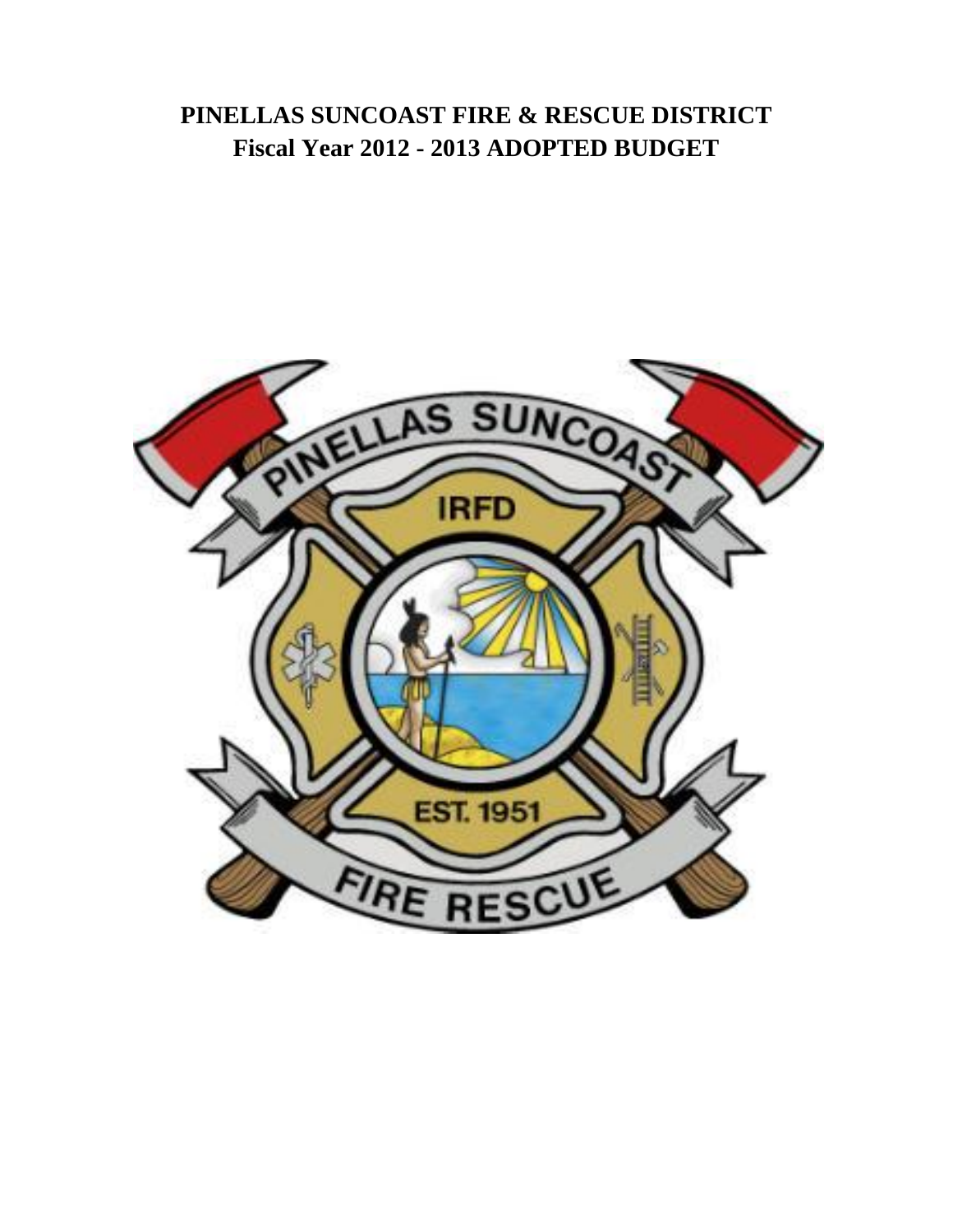#### **PINELLAS SUNCOAST FIRE & RESCUE DISTRICT FY 2012 - 2013 ADOPTED BUDGET FISCAL YEAR 2012-2013 CONSOLIDATED GOVERNMENTAL FUNDS BUDGET**

|            |                                                 |                |                 | <b>Governmental Funds Budget</b> |                    |
|------------|-------------------------------------------------|----------------|-----------------|----------------------------------|--------------------|
| <b>Ref</b> | <b>Account Category</b>                         | <b>General</b> | Capital         | <b>Fiscal Year</b>               | <b>Fiscal Year</b> |
|            |                                                 | Fund           | <b>Projects</b> | 2012-2013                        | 2011-2012          |
|            | <b>REVENUES</b>                                 |                |                 |                                  |                    |
|            | <b>Fire Assessment Fees</b>                     | \$3,598,240    | \$0             | \$3,598,240                      | \$3,500,000        |
| 2.         | <b>EMS</b> Funding                              | \$613,664      | \$0             | \$613,664                        | \$588,966          |
| 3.         | Plan & Inspection Fees                          | \$63,800       | \$0             | \$63,800                         | \$62,003           |
| 4.         | <b>Impact Fees</b>                              | \$0            | \$25,000        | \$25,000                         | \$22,500           |
| 5.         | Interest/Investment Income                      | \$4,574        | \$0             | \$4,574                          | \$18,270           |
| 6.         | Miscellaneous Revenues                          | \$0            | \$0             | \$0                              | \$0                |
| 7.         | <b>Refunded Expenses</b>                        | \$47,730       | \$0             | \$47,730                         | \$69,020           |
|            | (Partially Offset by "Expense Reimbursenments") |                |                 |                                  |                    |
|            | <b>TOTAL REVENUES</b>                           | \$4,328,008    | \$25,000        | \$4,353,008                      | \$4,260,759        |

## **EXPENDITURES**

|       | <b>Public Safety - Fire and EMS:</b>                                |             |           |             |             |
|-------|---------------------------------------------------------------------|-------------|-----------|-------------|-------------|
| 8.    | <b>Expense Reimbursements</b>                                       | \$47,730    | \$0       | \$47,730    | \$69,020    |
|       | (Offset by "Refunded Expenses")                                     |             |           |             |             |
| 9.    | Personnel Services - Compensation                                   | \$2,425,015 | \$0       | \$2,425,015 | \$2,389,999 |
| 10.1  | <b>Personnel Services - Benefits</b>                                | \$1,254,412 | \$0       | \$1,254,412 | \$1,129,835 |
| 11. I | <b>Impact Fee Expense</b>                                           | \$0         | \$0       | \$0         |             |
| 12.   | <b>Operating Expenses</b>                                           | \$586,394   | \$0       | \$586,394   | \$637,358   |
| 13.1  | Capital Outlay                                                      |             | \$201,316 | \$201,316   |             |
|       | <b>TOTAL EXPENDITURES</b>                                           | \$4,313,552 | \$201,316 | \$4,514,868 | \$4,226,212 |
|       | <b>EXCESS (DEFICIENCY) OF REVENUES OVER</b><br>(UNDER) EXPENDITURES | \$14,456    | \$176,316 | (\$161,860) | \$34,547    |
|       |                                                                     |             |           |             |             |

#### **OTHER FINANCING SOURCES:**

| 14. | <b>Inter-Fund Transfers</b>                            | $(\$47,373)$ | \$47,373                   | \$0           |
|-----|--------------------------------------------------------|--------------|----------------------------|---------------|
|     | Other:                                                 |              |                            | \$0           |
|     | <b>Total Other Financing Sources</b>                   | (S47.373)    | \$47,373                   | \$0           |
|     | <b>Net Funds from Current Year Operations</b>          |              | $(\$32,917)$ $(\$128,943)$ | (\$161,860)   |
|     | 16. Less Provision for FY 2012 - 2013 Fund Assignments |              | $\&0$ (\$154,201)          | (\$154,201)   |
|     | NET CHANGE IN UNASSIGNED FUND BALANCE                  |              | $(\$32,917)$ $(\$283,144)$ | $(\$316,061)$ |

#### **FUND BALANCE BEGINNING OCTOBER 1**

| 17  | Nonspendable Fund Balance                  | \$0         |           | \$0         |
|-----|--------------------------------------------|-------------|-----------|-------------|
| 18. | Committed Fund Balance                     | \$0         |           | \$0         |
| 19. | <b>Assigned Fund Balance</b>               | \$1,454,882 |           | \$1,454,882 |
| 20. | Unassigned Fund Balance                    | \$686,290   |           | \$686,290   |
| 21. | <b>Restricted Fund Balance</b>             |             | \$283,143 | \$283,143   |
|     | <b>TOTAL FUND BALANCE BEGINNING OCT. 1</b> | \$2,141,172 |           | \$2,424,315 |

# **TOTAL FUND BALANCE ENDING SEPT. 30**

| 22. | Nonspendable Fund Balance                 | \$0         | \$0 | \$0         |
|-----|-------------------------------------------|-------------|-----|-------------|
| 23  | Committed Fund Balance                    | \$0         | \$0 | \$0         |
| 24. | <b>Assigned Fund Balance</b>              | \$1,454,882 | \$0 | \$1,454,882 |
| 25  | Unassigned Fund Balance                   | \$653,373   | \$0 | \$653,373   |
|     | 26. Restricted Fund Balance               | \$0         | \$0 | \$0         |
|     | <b>TOTAL FUND BALANCE ENDING SEPT. 30</b> | \$2,108,255 | \$0 | \$2,108,255 |

## **Unassigned Fund Balance As a % of General Fund Expenditures**

**15.3%**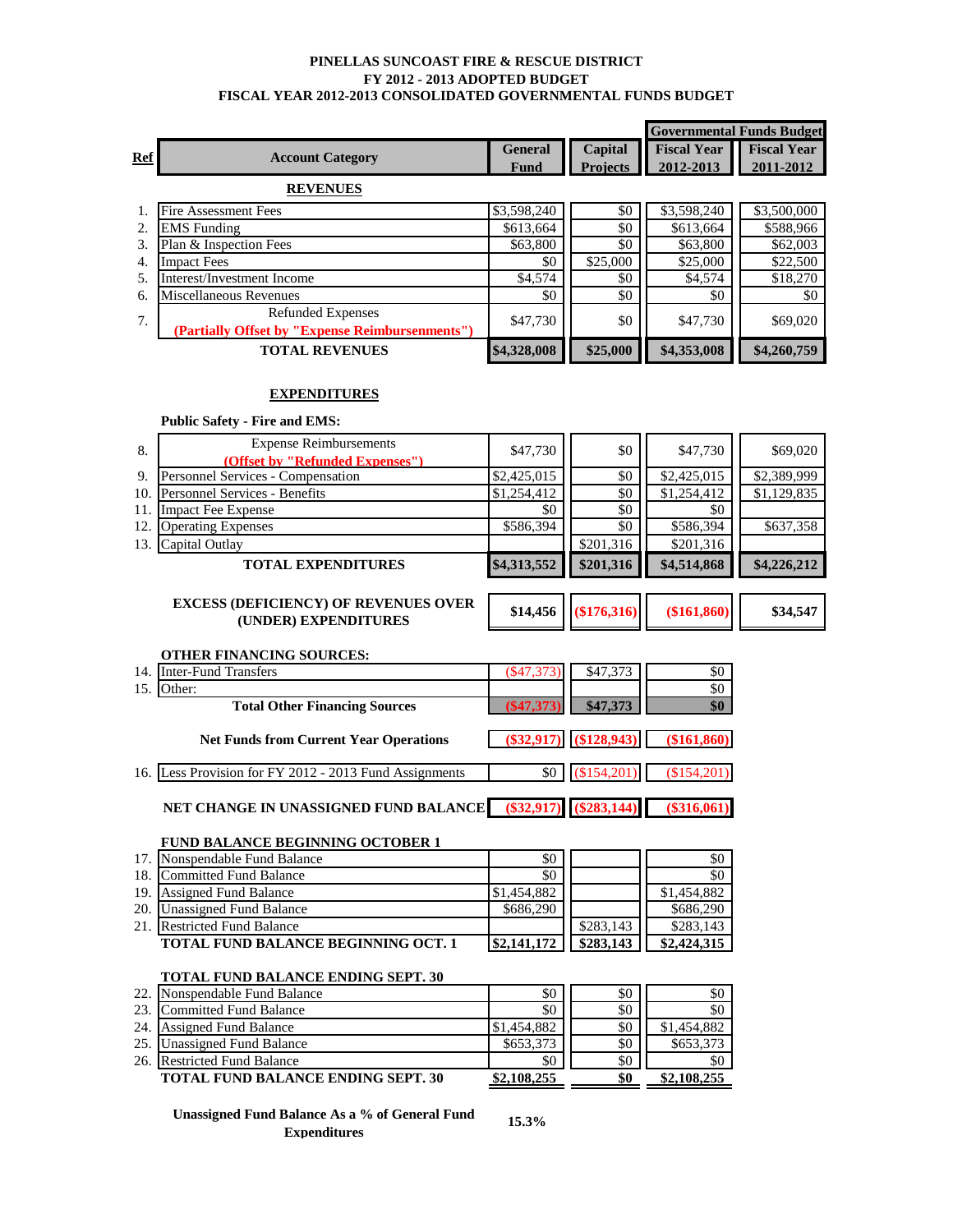# **PINELLAS SUNCOAST FIRE & RESCUE FY 2012 - 2013 ADOPTED BUDGET CAPITAL PROJECTS FUND**

|                                                                            | FY 2011 - 2012                  |                                 | FY 2012-2013                    |
|----------------------------------------------------------------------------|---------------------------------|---------------------------------|---------------------------------|
|                                                                            | <b>Projection</b><br>(07/31/12) | <b>Adopted</b><br><b>Budget</b> | <b>Adopted</b><br><b>Budget</b> |
| Revenues:                                                                  |                                 |                                 |                                 |
| Impact Fee Income                                                          | \$18,240                        | \$22,500                        | \$25,000                        |
| Interest/Investment Income                                                 | \$6,673                         | \$3,980                         | \$0                             |
| General Revenue Fund Transfers In                                          | \$0                             | \$0                             | \$47,373                        |
| <b>Total Revenues</b>                                                      | \$24,913                        | \$26,480                        | \$72,373                        |
| <b>Expenditures:</b>                                                       |                                 |                                 |                                 |
| <b>Investment Expense</b>                                                  | \$1,420                         | \$3,000                         | \$0                             |
| Impact Fee Expense                                                         | \$0                             | \$0                             | \$0                             |
| <b>Capital Outlays:</b>                                                    |                                 |                                 |                                 |
| Capital - Administration Division                                          | \$0                             | \$0                             | \$21,970                        |
| Capital - Operations Division                                              | \$18,000                        | \$18,000                        | \$69,346                        |
| Capital - EMS Division                                                     | \$0                             | \$0                             | \$30,000                        |
| Capital - Prevention Division                                              | \$0                             | \$0                             | \$30,000                        |
| Capital - Support Division                                                 | \$0                             | \$0                             | \$50,000                        |
| <b>Total Expenditures</b>                                                  | \$19,420                        | \$21,000                        | \$201,316                       |
| <b>EXCESS (DEFICIENCY) OF REVENUES</b><br><b>OVER (UNDER) EXPENDITURES</b> | \$5,493                         | \$5,480                         | (\$128,943)                     |
| OTHER FINANCING SOURCES:                                                   |                                 |                                 |                                 |
| <b>Transfer to Capital Projects Fund</b>                                   | \$0                             | \$0                             | \$0                             |
| Other<br><b>Total Other Financing Sources</b>                              | \$0<br>\$0                      | \$0<br>\$0                      | \$0<br>\$0                      |
| FY Provision for Apparatus Reserves                                        | \$0                             | \$0                             | (\$154,201)                     |
| <b>NET CHANGE IN FUND BALANCE</b>                                          | \$5,493                         | \$5,480                         | (\$283, 144)                    |
|                                                                            |                                 | \$277,663                       |                                 |
| <b>FUND BALANCE BEGINNING OCTOBER 1</b>                                    | \$277,663                       |                                 | \$283,156                       |